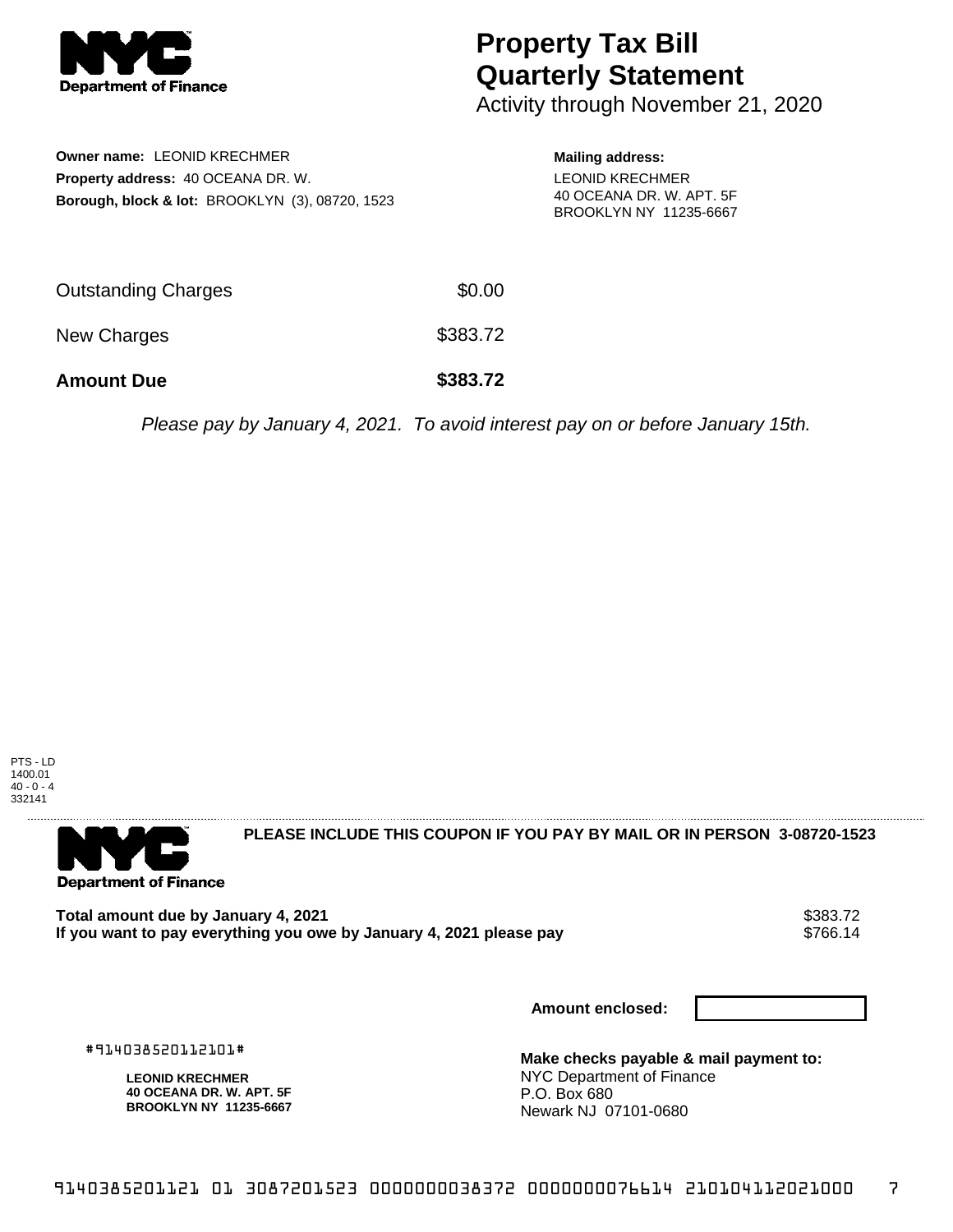

| <b>Billing Summary</b>                                                     | <b>Activity Date Due Date</b>           | Amount       |
|----------------------------------------------------------------------------|-----------------------------------------|--------------|
| Outstanding charges including interest and payments                        |                                         | \$0.00       |
| Finance-Property Tax                                                       | 01/01/2021                              | \$372.62     |
| <b>Adopted Tax Rate</b>                                                    |                                         | \$11.10      |
| <b>Total amount due</b>                                                    |                                         | \$383.72     |
| <b>Tax Year Charges Remaining</b>                                          | <b>Activity Date</b><br><b>Due Date</b> | Amount       |
| <b>Finance-Property Tax</b>                                                | 04/01/2021                              | \$372.62     |
| <b>Adopted Tax Rate</b>                                                    |                                         | \$11.10      |
| Total tax year charges remaining                                           |                                         | \$383.72     |
| If you want to pay everything you owe by January 4, 2021 please pay        |                                         | \$766.14     |
| If you pay everything you owe by January 4, 2021, you would save:          |                                         | \$1.30       |
| How We Calculated Your Property Tax For July 1, 2020 Through June 30, 2021 |                                         |              |
|                                                                            | Overall                                 |              |
| Tax class 4 - Commercial Or Industrial                                     | <b>Tax Rate</b>                         |              |
| Original tax rate billed                                                   | 10.5370%                                |              |
| New Tax rate                                                               | 10.6940%                                |              |
| <b>Estimated Market Value \$31,433</b>                                     |                                         |              |
|                                                                            |                                         | <b>Taxes</b> |
| <b>Billable Assessed Value</b>                                             | \$14,145                                |              |
| <b>Taxable Value</b>                                                       | \$14,145 x 10.6940%                     |              |
| <b>Tax Before Abatements and STAR</b>                                      | \$1,512.68                              | \$1,512.68   |
| Annual property tax                                                        |                                         | \$1,512.68   |
| Original property tax billed in June 2020                                  |                                         | \$1,490.48   |
| <b>Change In Property Tax Bill Based On New Tax Rate</b>                   |                                         | \$22.20      |

Please call 311 to speak to a representative to make a property tax payment by telephone.

For information about the interest rate charged on late payments, visit nyc.gov/taxbill.

## **Home banking payment instructions:**

- 1. **Log** into your bank or online bill pay website.
- 2. **Add** the new payee: NYC DOF Property Tax. Enter your account number, which is your boro, block and lot, as it appears here: 3-08720-1523 . You may also need to enter the address for the Department of Finance. The address is P.O. Box 680, Newark NJ 07101-0680.
- 3. **Schedule** your online payment using your checking or savings account.

## **Did Your Mailing Address Change?** If so, please visit us at **nyc.gov/changemailingaddress** or call **311.**

When you provide a check as payment, you authorize us either to use information from your check to make a one-time electronic fund transfer from your account or to process the payment as a check transaction.